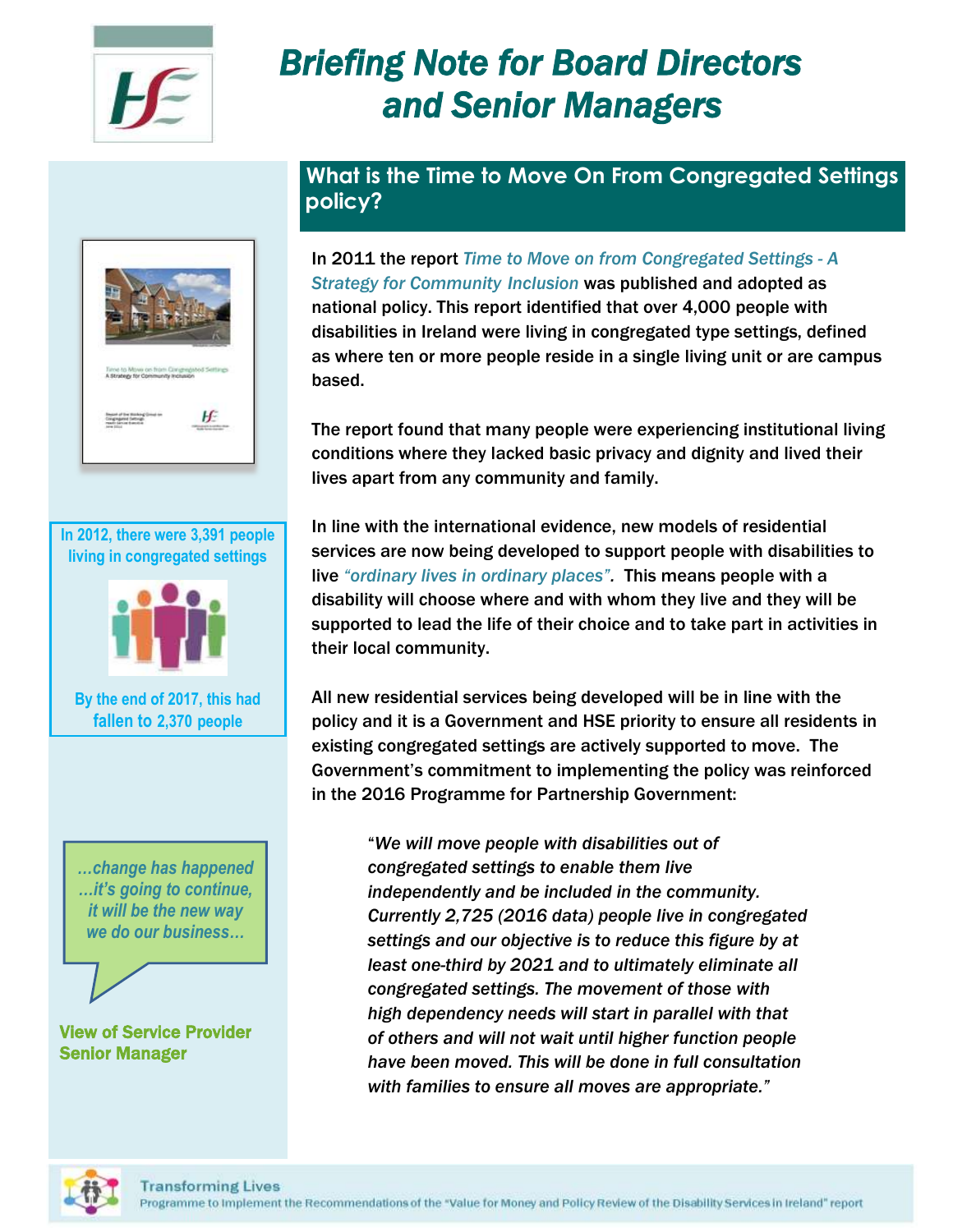# **What does the policy mean for Board Directors and Senior Managers?**

#### Key Success Factors

*What is creating solutions and driving policy implementation in sites where good progress has been made?*

#### LEADERSHIP:

Clear, supportive and driven leadership

#### KEEPING IT LOCAL:

Supporting local decision making and local responses

#### COMMUNICATION:

Prioritising & supporting meaningful engagement and communication



All disability service providers are required to implement the policy. Board Directors and Senior Managers have an important role in ensuring that their organisation addresses and prioritises the planning and delivery of the Time to Move On policy in order to bring about a reform across the service. It is essential that policy implementation is led and supported from the top of each organisation.

## Key Considerations:

- The Board of Directors and Senior Managers should be knowledgeable about the content of the policy.
- The organisation's strategic plan needs to support and drive the implementation of the policy.
- Consideration should be given to drafting a multi-annual plan that identifies how the service will implement the policy over the next 3- 5 years.
- Dedicated staff resources and time will be needed to support the implementation of the project.

Implementing the Time to Move On policy will involve a significant change in the way some providers deliver residential services going forward. This transformation change must be carefully planned and implemented.

## Project Action Plan toolkit

Revised and updated in 2018, this toolkit is available to guide and support providers to develop their plans to decongregate. The toolkit is comprised of a suite of pre-populated and formatted documents that can be adapted and amended to create a service-specific plan.

### Other Available Supports:

As there are a range of issues that need to be addressed when implementing the Time to Move On policy, a range of resources which can be utilised to support all providers to develop their plans have been developed. These include:

- Communication Plan Key Messages Document
- Communication Plan Stakeholders Mapping Tool
- Guidance for Community Transition Planning
- Housing Options Guidance document for Service Providers

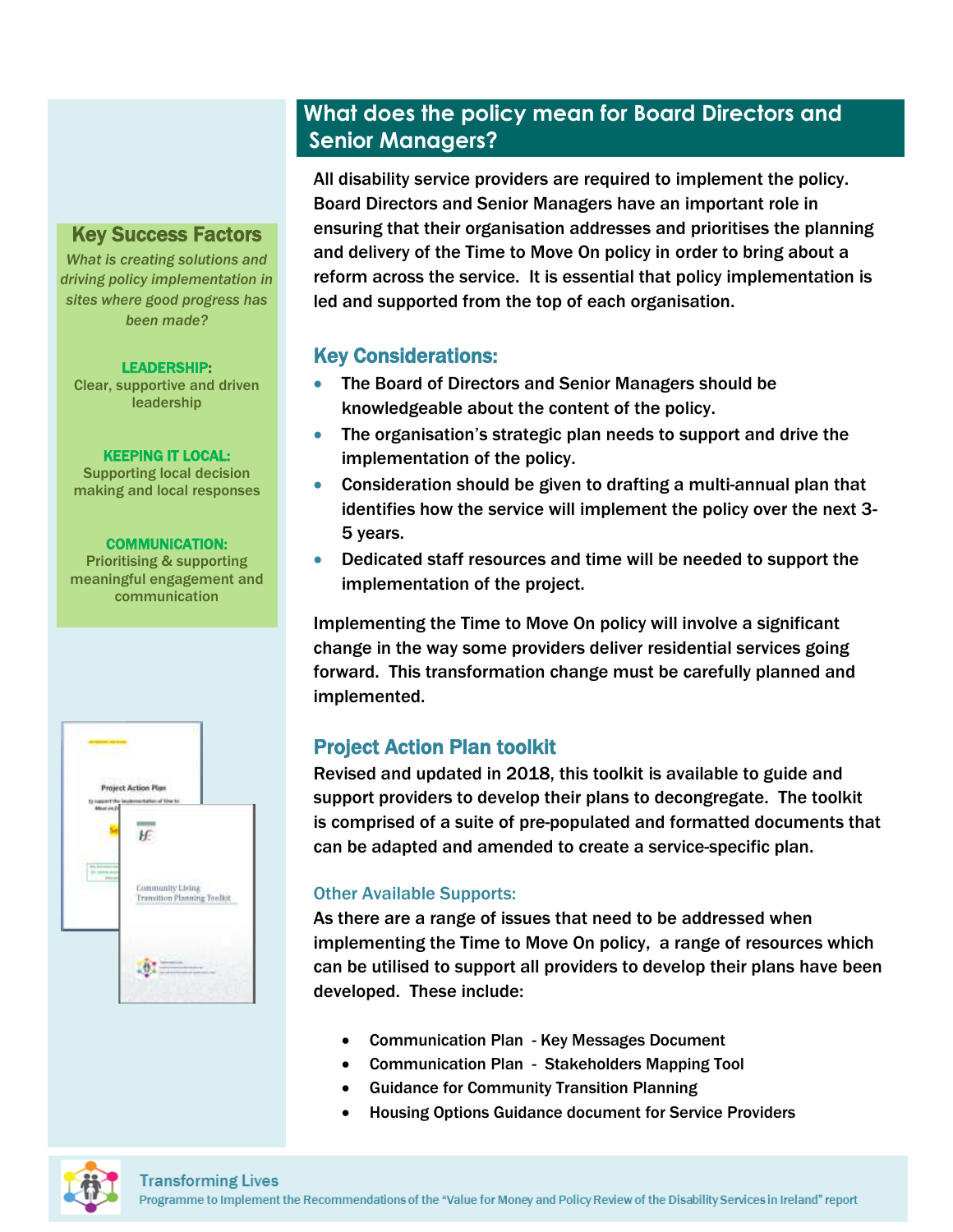HSE Disability Capital Programme 2016-2021: €100 million



Department of Housing Capital Assistance Scheme funding and a rolling CAS call



Service Reform Fund: €45 million over 2 ½ years for Disabilities & Mental **Health** 



# **How is the policy being supported?**

The Department of Health has allocated €100 million over 6 years (2016 - 2021) for the provision of new homes to support people to move from congregated settings into the community.

The Department of Housing, Planning and Local Government has committed funding under the Capital Assistance Scheme for those moving from congregated settings. An allocation of €10 million was ring-fenced in 2016 and 2017 to support this. A rolling "CAS call" is now in place to facilitate approved housing bodies to apply for funding on an ongoing basis.

A Service Reform Fund (SRF) has been agreed between Atlantic Philanthropies, the Department of Health, the HSE and Genio Trust. Funding has been allocated towards innovative projects in 10 priority congregated sites that support the transition of people from traditional to person-centred models of service.

#### What are the Priority Sites?

A number of settings have been identified as a priority for accelerated closure. These are locations where there are serious concerns about the quality and safety of the services. These locations have been prioritised for capital funding, revenue funding and transitional revenue funding through the SRF, to support them to make progress in transitioning people to the community.

# **Leadership & Oversight**

There is a national Time to Move On group in place that is tasked with the oversight of the implementation of the policy. This group is chaired by the HSE and includes representation from the National Disability Authority, Department of Health, Department of Housing Planning & Local Government, Inclusion Ireland, Disability Federation of Ireland, Not for Profit Business Association and the National Federation of Voluntary Bodies. This group provides support, oversight and guidance to ensure that the Time to Move On policy is being implemented effectively.

Further information on the work of the group, progress reports and access to the resources that have been developed to support policy implementation can be found on the dedicated Time to Move On webpage [www.hse.ie/timetomoveon](http://www.hse.ie/timetomoveon)